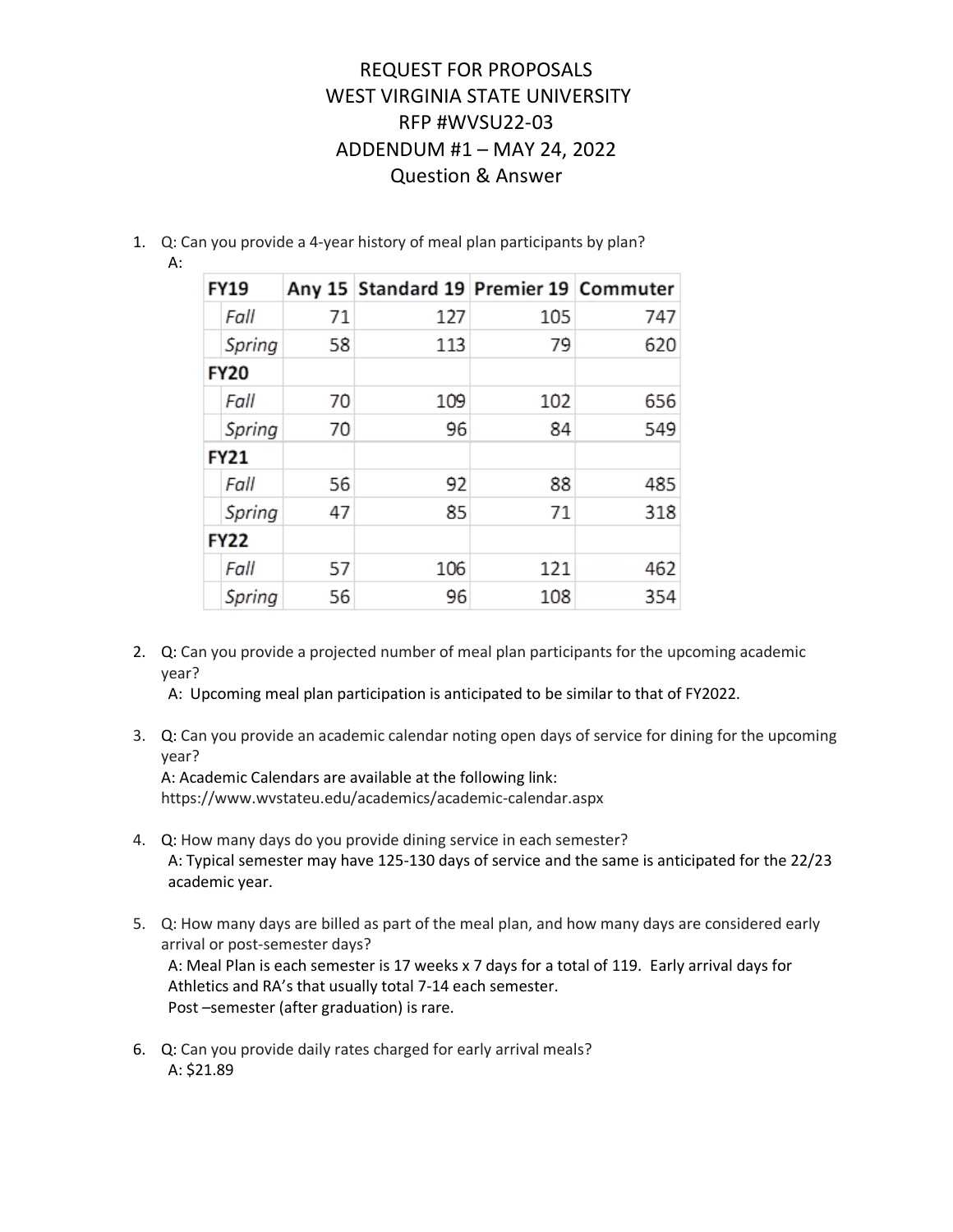- 7. Q: Can you verify that the mandatory commuter plans will no longer be required in 23/24? A: The University desires the Commuter Meal Plans to be optional and not mandatory. Vendors should include in their proposal a suggestion on when (22-23, 23-24, or sometime in the future) and how this should be implemented.
- 8. Q: Do you offer summer session meal plans? If so, at what charge to the student and how many participants? A: \$207.00 per week. Pre-COVID number were fewer than 30. Has been zero since COVID.
- 9. Q: Can you provide the dollar amount of sales by venue?
	- A:

| 2015-2016                            |   |              |
|--------------------------------------|---|--------------|
| <b>BRAND#3 SALES</b>                 | s | 9.849.35     |
| <b>CASH AND CREDIT SALES</b>         | s | 98.740.03    |
| <b>FOOD COURT</b>                    |   | 68,500.00    |
| <b>KEITH HALL</b>                    |   | 17.283.84    |
| <b>GOLD STON DINING HALL</b>         |   | 12.955.86    |
| <b>COMMUTER MEAL CARD SALES</b>      |   | 505.900.49   |
| <b>CONTRACT SALES</b>                | s | 1.190.336.37 |
| <b>DECLINING BALANCE</b>             | s | 14.731.67    |
| <b>INSIDE CATERING - NON TAXABLE</b> | s | 111.730.98   |
| <b>OUTSIDE CATERING</b>              | s | 7.095.07     |
| <b>OUTSIDE CATERING NON TAXABLE</b>  | ś | 22.958.22    |
| <b>SUMMER PROGRAM</b>                | Ś | 154,936.03   |
| <b>TOTAL SALES</b>                   | ¢ | 2,116,278.21 |

**WEST VIRGINIA STATE UNIVERSITY** 

| 2017-2018                            |   |              |
|--------------------------------------|---|--------------|
| <b>CASH AND CREDIT SALES</b>         |   | 53.649.46    |
| <b>FOOD COURT</b>                    |   | 36.848.14    |
| <b>KEITH HALL</b>                    |   | 8.647.06     |
| <b>GOLD STON DINING HALL</b>         |   | 8.154.26     |
| <b>COMMUTER MEAL CARD SALES</b>      | s | 476.744.72   |
| <b>CONTRACT SALES</b>                | ¢ | 1.104.826.27 |
| <b>DECLINING BALANCE</b>             |   | 3.531.66     |
| <b>INSIDE CATERING - NON TAXABLE</b> | s | 65.412.09    |
| <b>OUTSIDE CATERING</b>              |   | 16.346.78    |
| <b>OUTSIDE CATERING NON TAXABLE</b>  | ٩ | 23.965.94    |
| <b>SUMMER PROGRAM</b>                | s | 116.698.17   |
| <b>TOTAL SALES</b>                   | s | 1,861,175.09 |

| 2016-2017                            |  |              |
|--------------------------------------|--|--------------|
| <b>CASH AND CREDIT SALES</b>         |  | 76,133.54    |
| <b>FOOD COURT</b>                    |  | 50.372.47    |
| <b>KEITH HALL</b>                    |  | 13,308.24    |
| <b>GOLD STON DINING HALL</b>         |  | 12.452.83    |
| <b>COMMUTER MEAL CARD SALES</b>      |  | 507,808.35   |
| <b>CONTRACT SALES</b>                |  | 1.169.366.27 |
| <b>DECLINING BALANCE</b>             |  | 5.729.02     |
| <b>INSIDE CATERING - NON TAXABLE</b> |  | 63.535.01    |
| <b>OUTSIDE CATERING</b>              |  | 12.747.17    |
| <b>OUTSIDE CATERING NON TAXABLE</b>  |  | 18.398.89    |
| <b>SUMMER PROGRAM</b>                |  | 153,014.75   |
| <b>TOTAL SALES</b>                   |  | 2.006.733.00 |

| 2018-2019                            |           |              |  |
|--------------------------------------|-----------|--------------|--|
| <b>CASH AND CREDIT SALES</b>         | s         | 66.661.88    |  |
| <b>FOOD COURT</b>                    | ×         | 40.719.39    |  |
| <b>KEITH HALL</b>                    | <b>s</b>  | 16.766.32    |  |
| <b>GOLD STON DINING HALL</b>         | -5        | 9.176.17     |  |
| <b>COMMUTER MEAL CARD SALES</b>      | ś         | 365.986.05   |  |
| <b>CONTRACT SALES</b>                | Ŝ         | 1,014,205.60 |  |
| <b>DECLINING BALANCE</b>             | Ś         | 5.083.12     |  |
| <b>INSIDE CATERING - NON TAXABLE</b> | Ś         | 96.788.92    |  |
| <b>OUTSIDE CATERING</b>              | s         | 18.809.40    |  |
| <b>OUTSIDE CATERING NON TAXABLE</b>  | ś         | 24.403.72    |  |
| <b>SUMMER PROGRAM</b>                | s         | 116.295.61   |  |
| <b>TOTAL SALES</b>                   | Ś         | 1.708.234.30 |  |
|                                      |           |              |  |
|                                      | 2019-2020 |              |  |
| <b>CASH AND CREDIT SALES</b>         | s         | 44.573.87    |  |
| FOOD COURT                           | ×         | 15.135.64    |  |
| <b>KEITH HALL</b>                    | 3         | 12.771.94    |  |
| <b>GOLD STON DINING HALL</b>         | š         | 16.666.29    |  |
| <b>COMMUTER MEAL CARD SALES</b>      | s         | 294.438.83   |  |
| <b>CONTRACT SALES</b>                | s         | 861.799.51   |  |
| <b>DECLINING BALANCE</b>             | ś         | 2,590.12     |  |
| <b>INSIDE CATERING - NON TAXABLE</b> | s         | 47.577.79    |  |
| <b>OUTSIDE CATERING</b>              | s         | 862.69       |  |
| <b>OUTSIDE CATERING NON TAXABLE</b>  | Ś         | 9.209.68     |  |
| <b>SUMMER PROGRAM</b>                | Ś         |              |  |
|                                      | s         | 19.198.27    |  |

- 10. Q: Can you provide the current guest line prices for the dining hall? Do you provide faculty/staff discounts for meals and if so can you provide those rates?
	- A: See below for Casual Meal Rates. No discount is provided to faculty/staff.
		- Breakfast \$4.74
		- Lunch \$6.
		- Dinner \$7.73
		- Brunch \$6.54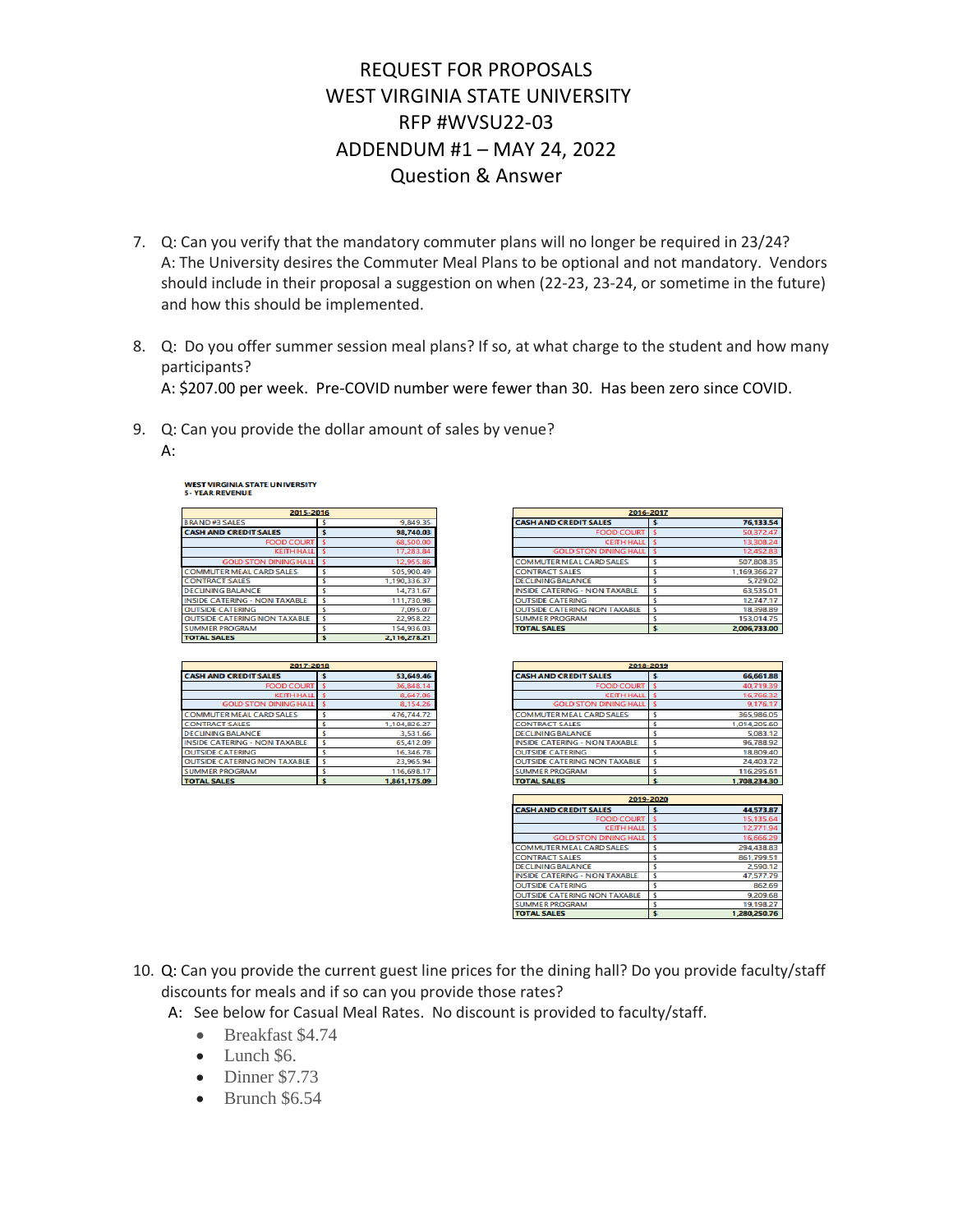- 11. Q: Can you confirm that the POS system needs to be replaced with a new system? A: Yes, the University desires the POS system to be updated. The POS system must be RFID compatible and the University would prefer it to be mobile friendly as well.
- 12. Q: Are current incumbent employees represented by a union agreement? If so, can you provide a copy of the collective bargaining agreement? A: Current employees are not represented by a union agreement.
- 13. Q: Can you provide a list of employees (no names attached) with position, years of service, full or part-time status, and current rate of pay?

A: Please find below a list of titles used:

- Cook
- Cashier
- Prep-Cook
- Grill-Cook
- Baker
- Utility
- Food Service Worker
- Supervisor
- 14. Q: Can you provide CAD drawings or PDF drawings of current dining facilities? A: Digitized blueprints will be made available as soon as the University has them. An appointment can be made to come in and review the master blueprints for this space.
- 15. Q: In addition to the Technical submission, is the RFP requesting one (1) original and six (6) copies of the Financial proposal? Or, will only one (1) Financial proposal be submitted with the one (1) Original Technical proposal?
	- A: Only one (1) Financial proposal is needed.
- 16. Q: Should the electronic versions of the Technical and Financial proposals be submitted separately or on one (1) USB drive or Compact Disc? A: An electronic Version of the Technical Proposal is not needed.
- 17. Q: For the purpose of developing our financial proposal, please provide us with the number of resident and commuter meal plans sold during the following semesters:

| a. Fall 2021   | A: 284 Resident | 462 Commuter |
|----------------|-----------------|--------------|
| b. Spring 2022 | A: 260 Resident | 354 Commuter |

18. Q: For the purpose of developing our financial proposal, please provide us with the number of resident and commuter meal plans WVSU anticipates during the following semesters: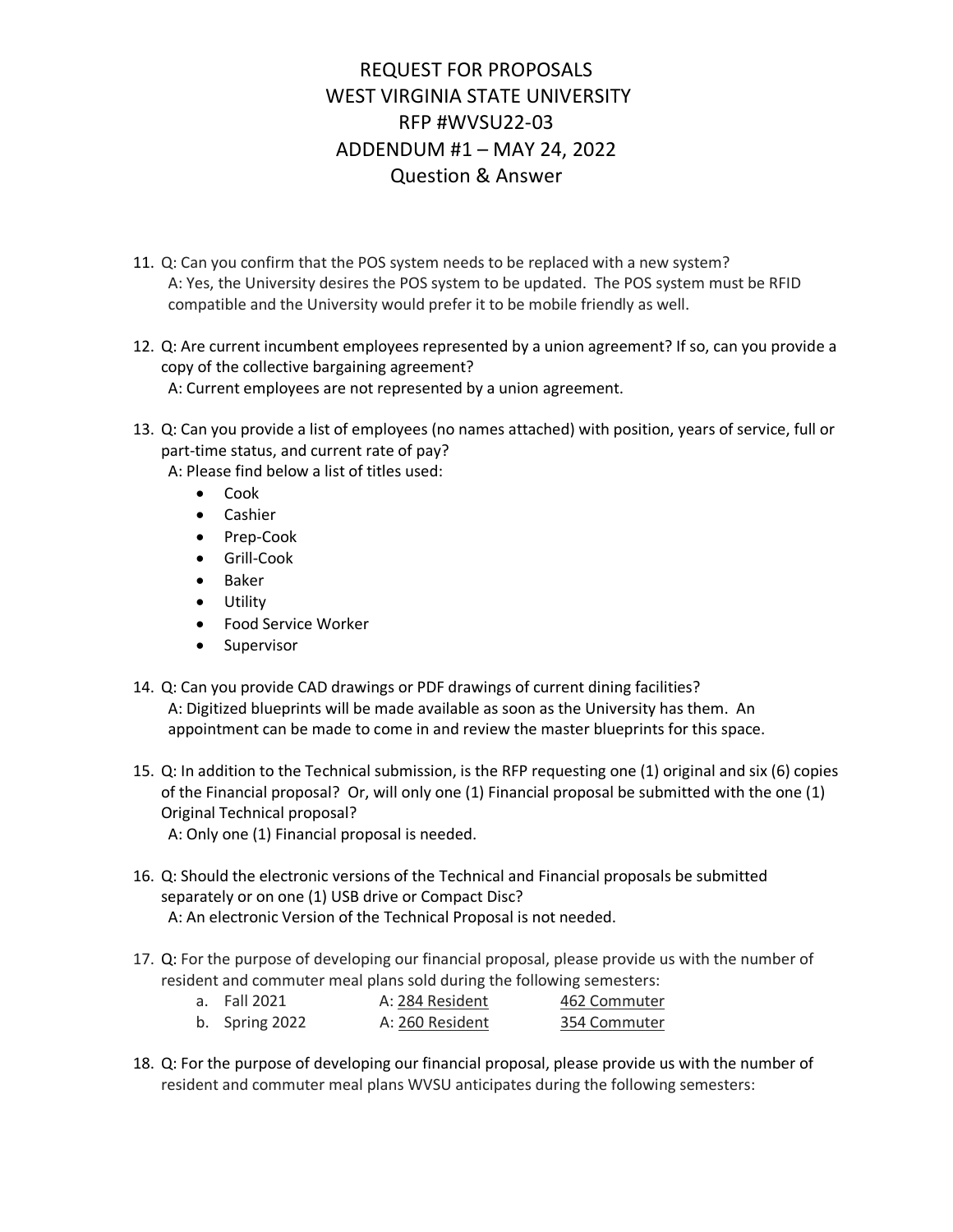| a. Fall 2021   | A: 285 Resident | 550 Commuter |
|----------------|-----------------|--------------|
| b. Spring 2022 | A: 255 Resident | 450 Commuter |

### 19. Q: Article 2.2, F

- a. For the basis of comparison, are we to assume the 1,000 students is for resident meal plans, only? A: Yes
- b. Again, for the basis of comparison, is the sliding scale for the range of 250 to 1,500 students, for resident meal plans, only? A: Yes
- 20. Q: Does the University anticipate reaching or exceeding the 700 resident hall capacity over the next three to five years?

A: While the University is working on the enrollment management strategy, at this time it is not anticipated that the University will exceed the 700 resident hall capacity in the next 3 years.

#### 21. Q: Please provide the list of attendees present of the mandatory pre-bid meeting. A: Vendors present at the Pre-Bid are as follows:

- Aladdin
- Aramark
- AVI
- Sodexo
- Thompson
- 22. Q: Would WVSU like the capital investment included inside or placed outside the daily rates? A: The University would like the vendor to propose this in a way that is financially advantageous for both the student and University.
- 23. Q: Small wares and Equipment
	- a. Who owns the current small wares and equipment? Resident Dining, Retail Dining and Catering

A: Per the current contract, all equipment was amortized over 7 years and should be owned by the University for All Categories. Per the current contract only small wares related to catering was amortized over 7 years and owned by the University.

- b. Will Thompson be removing any of the existing small wares and/or equipment? A: Thompson should not remove any equipment, but will be removing small wares related to dining and retail.
- 24. Q: At the end of the Spring semester, who captures the remaining unspent flex dollars?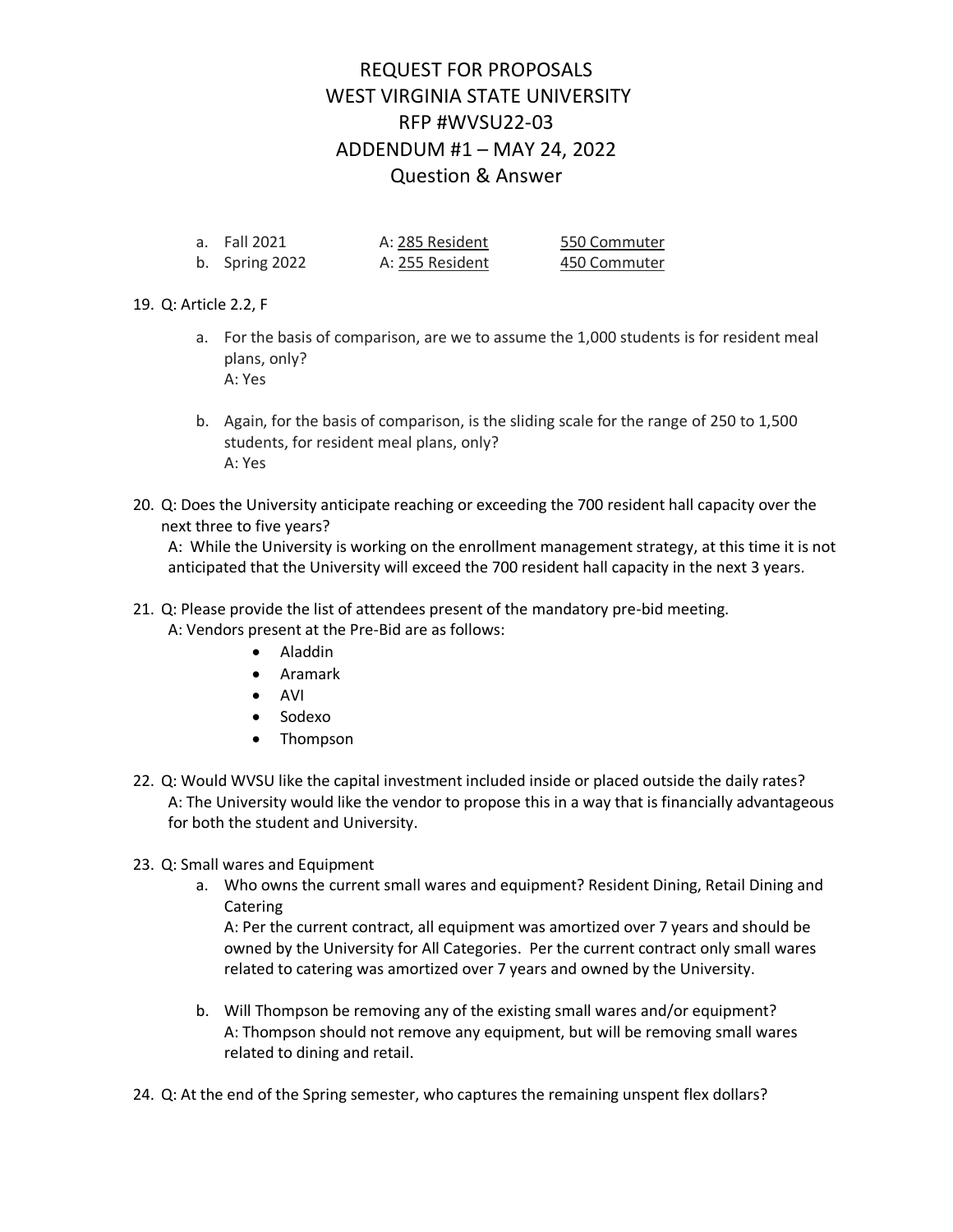A: Unspent FLEX dollars are forfeited by the Student at the end of the Spring semester.

### 25. Q: Will the university be responsible for the following items.

- a. Building Repairs and Maintenance A: Yes
- b. Equipment Repairs and Maintenance A: Yes, the vendor should propose a cost sharing model.
- c. Shampooing/steaming of carpets A: Yes
- d. Buffing/waxing floors A: Yes
- e. Grease removal from premises A: Yes
- f. Grease trap cleaning A: Yes
- g. Hood cleaning (interior) A: Yes
- h. Trash removal from premises A: Yes
- i. Pest control program A: Yes
- j. Annual pressure washing of dock A: Yes
- k. Recycling
	- A: Yes
- l. Utilities
	- A: Yes
- 26. Q: What are the maximum years for amortization of equipment/investment? A: Ten (10) years
- 27. Q: What is the meal plan/campus card system used by the university? A: The vendor should propose a meal plan card system that is both RFID and mobile friendly.
- 28. Q: What, if any, are the annual charges to the dining partner for the meal plan/campus card system? A: N/A
- 29. Q: What is the annual repair and maintenance provided by the dining partner?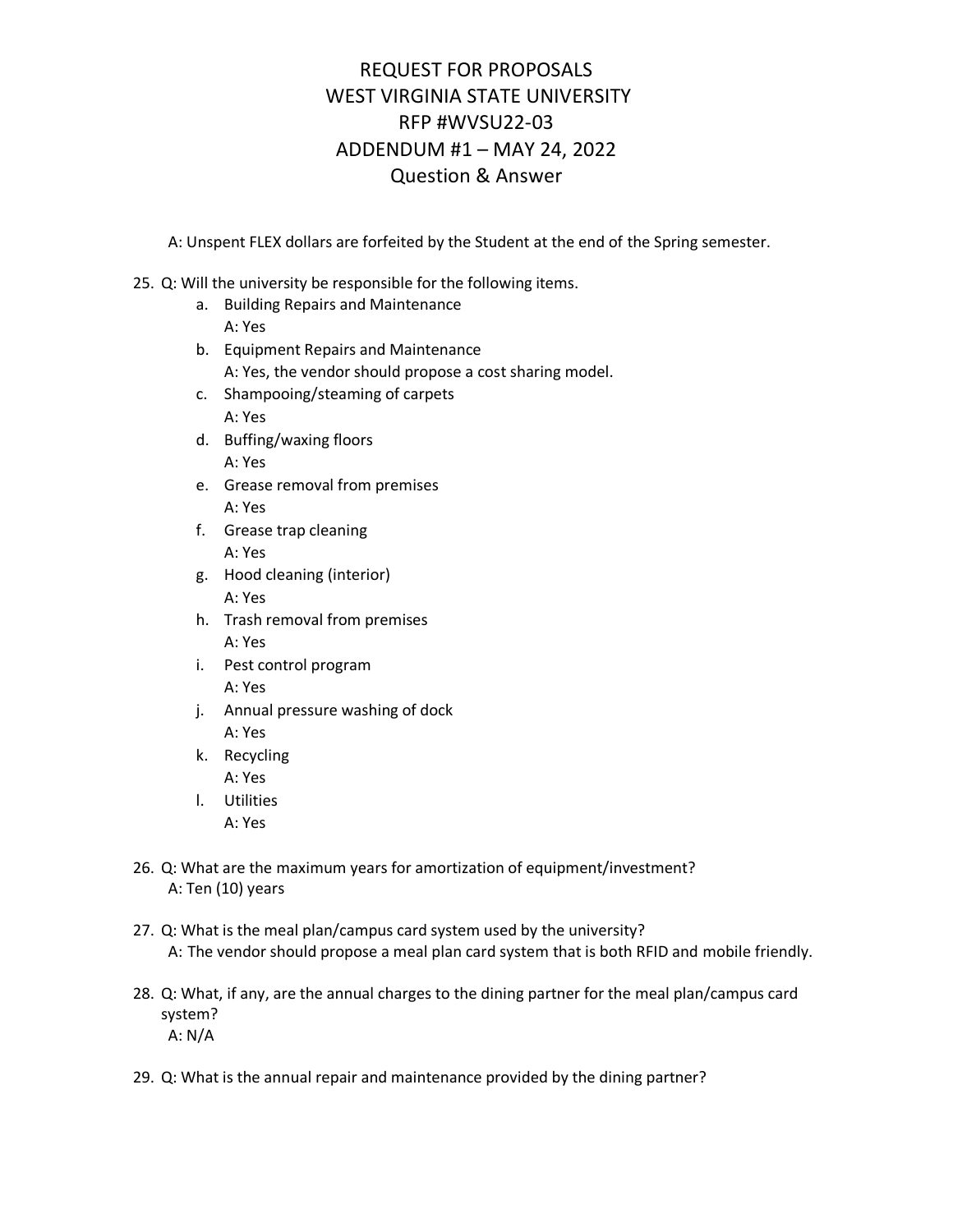A: Per the current contract-Thompson shall cover the first \$5,000, the client shall cover the next \$5,000 and over this amount will be split equally between the client and Thompson up to an annual aggregate amount of \$40,000 of which Thompson will be responsible for no more than \$20,000. The University does not find this cost sharing model favorable.

- 30. Q: How many RA meal plans are provided each semester? A: Thirteen (13) Annually. The University desires this to be proposed on a per semester basis versus annually.
- 31. Q: How many annual complimentary meals are provided? A: Three Hundred (300)
- 32. Q: How many guests attend the annual complimentary picnic? A: Three Hundred to Five Hundred (300-500)
- 33. Q: How does the current meal equivalency work? Is this only from the 19 plus 4 late night plan? A: Meal equivalency is available on all meal plans. If the price of the student's meal at a retail location exceeds the equivalency rate, then the remaining balance is paid with cash or credit.
- 34. Q: Are dining services employees required to purchase parking passes? A: The vendor has historically purchased employee parking passes for their employees.
- 35. Q: How many meals are included with the commuter meal plans? A: 51
- 36. Q: Are there any flex dollars included with the commuter meal plans? A: No, "yellowjacket dollars" are purchased separately.
- 37. Q: Are there any students required to purchase commuter meal plans? A: Yes, currently all students taking at least 9 in-seat hours are required to purchase meal plans. The University desires vendors to proposes changes to this.
- 38. Q: How do the summer meal plans work (number of meals, meal periods/operation hours)? A: Summer meal plans are charged per week.
- 39. Q: What is the current Presidential In-kind amount? A: \$10,000
- 40. Q: Please verify hours of operation Thompson dining website does not match the hours listed in RFP.

| А: | <b>Goldston Dining Hall</b> | <b>William F. Pickard Cafe</b> |
|----|-----------------------------|--------------------------------|
|    | Weekdays                    | Weekdays                       |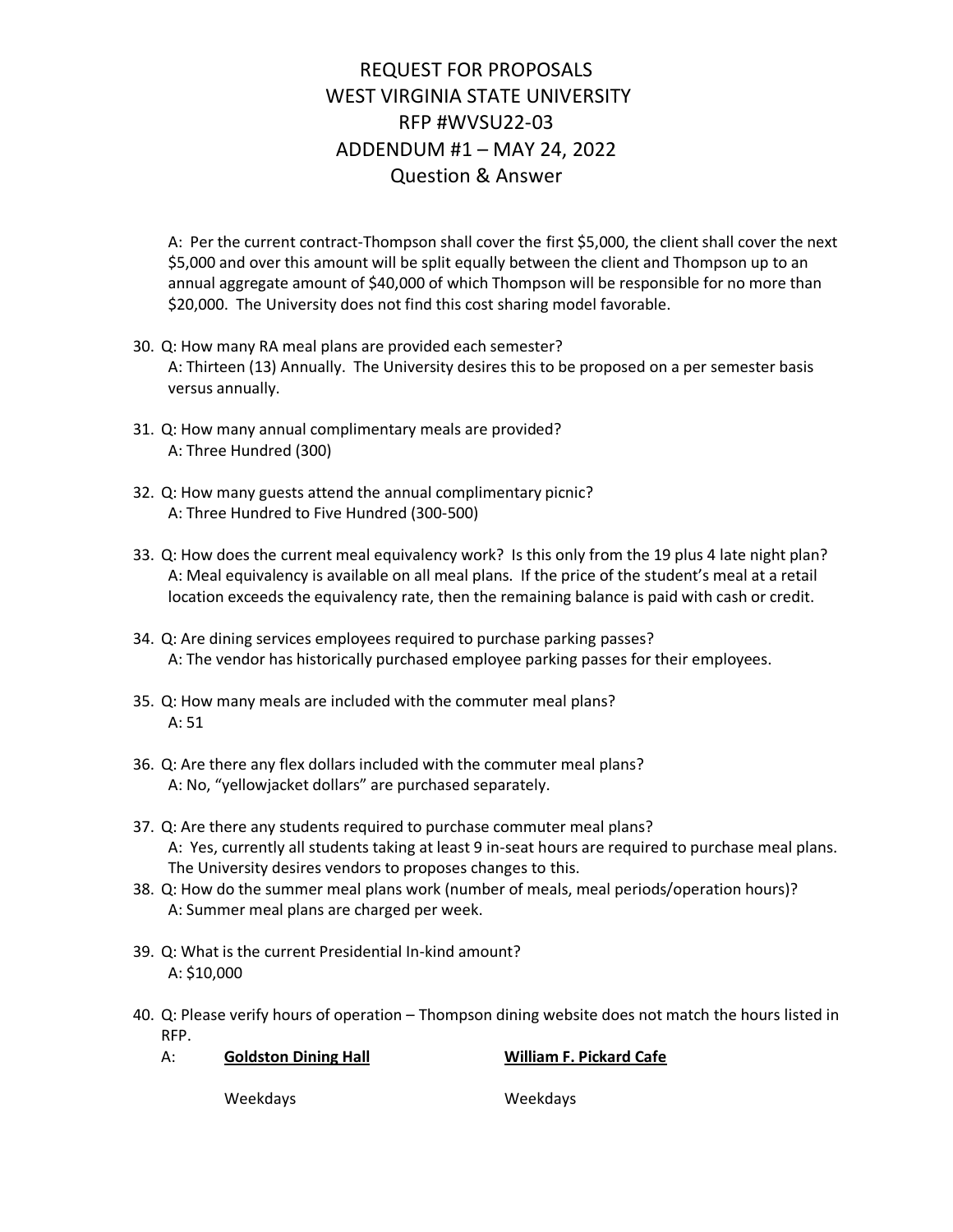7:30am–9:30am

Breakfast 9:00am–9:00pm

Weekends

Continental Breakfast 11:00am–5:00pm 9:30am–10:30am

Lunch **BRB/Chop'd & Wrap'd** 11:30am–1:30pm

Lite Lunch 11:00am–7:00pm 1:30pm–2:30pm

Mon - Thur

Friday

Dinner 11:00am-4:00pm 5:00pm–7:00pm

Weekends Weekends 11:00am–5:00pm

Brunch 10:45am–12:15pm

Dinner 4:30pm–6:00pm

**NOTE:** The University would like for vendors to make proposals on hours of operations that best meet the needs of the students.

- 41. Q: For the Presentation food showcase, will an on-campus kitchen space be provided for companies to prepare their food sampling? A: The University will not be providing a full kitchen. Presentations will be held in the Erickson Alumni Center which has a small food prep space.
- 42. Q: On page 12 Q#4, the RFP asks for a complete list of current partnership. As that list can be quite exhaustive with national companies, can we limit that list to the same geography as listed in Q#3? A: Yes
- 43. Q: Please provide a list of equipment/small wares that will remain in the program should a change in contractor be made A: The University will have to work to obtain this list, as it is not currently available.
- 44. Q: Please provide a list of equipment in the kitchen that is in proper working condition. A: The University would like the vendor to allocate a portion of the capital investment to the back of the house for equipment upgrades.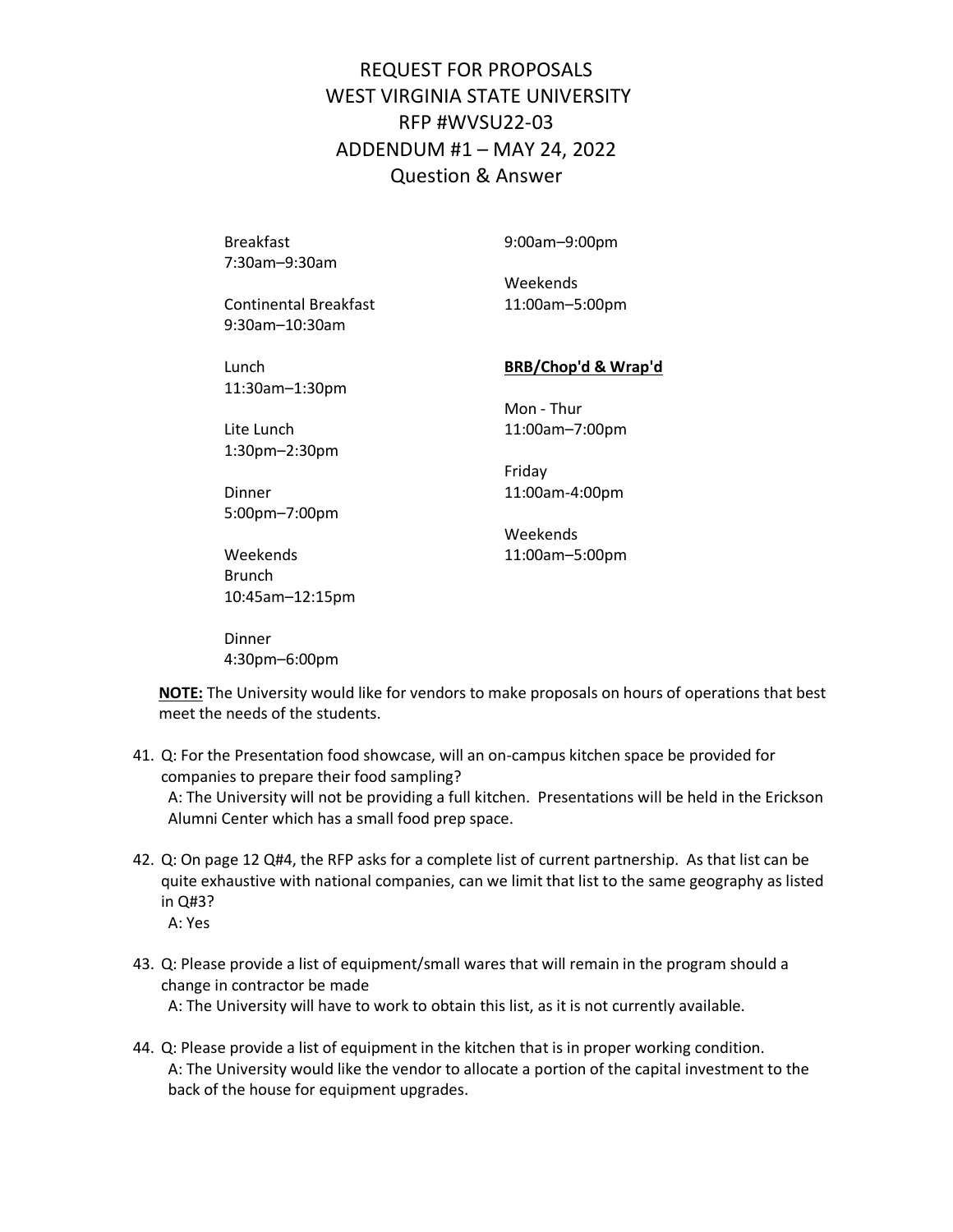- 45. Q: Please provide any details on the current food pantry A: The current food pantry is not operated in conjunction with the dining services contract
- 46. Q: Please provide timing for the last renovations to each dining location
	- A: Dining Hall-2007 Retail Locations -2004 Café in Keith Scholars- 2014
- 47. Q: Is the RFP requiring Concessions be proposed or is that just an alternative option to propose? A: Concessions is an alternative option that the University would like to explore.
- 48. Q: Share details about dining services involvement in concessions. What are the sales from concessions? A: Dining Services has not previously handled concessions. Sales are unknown.
- 49. Q: Please confirm that WVSU has data that the POS/Credit Card system can hook up that supports PCI compliance standards.

A: There is a food service private VLAN with network (Ethernet CAT5) ports for merchant terminals at current POS positions as well as ports for the POS terminals. It is up to the food service vendor to keep their equipment up to current PCI standards.

- 50. Q: Please provide context to services included in the "late night" meal plan option. A: While meal plans included a "late night" option, due to COVID it has been difficult to provide. Vendors should include options in their proposal keeping in mind the University athletes and ensure meals can be provided.
- 51. Q: Is there a minimum annual return that the University seeks in the new agreement? A: No, the University desires the contract to be advantageous from a cost perspective for both the University and students.
- 52. Q: Can we use your dining logo and images for the proposal. A: You can use the West Virginia State Logo and images for the proposal.
- 53. Q: Can you please confirm if the Dining Dollars (minimum opening balance) starts at \$160 or \$150? A: Currently \$160, however, the University is open to vendor proposals.
- 54. Q: RFP pg 30 section 3.11.J. The University desires to own and house any system containing student data, but the vendor will be responsible for maintenance agreements and/or upgrades. Can you please provide the annual maintenance amount for the last three years?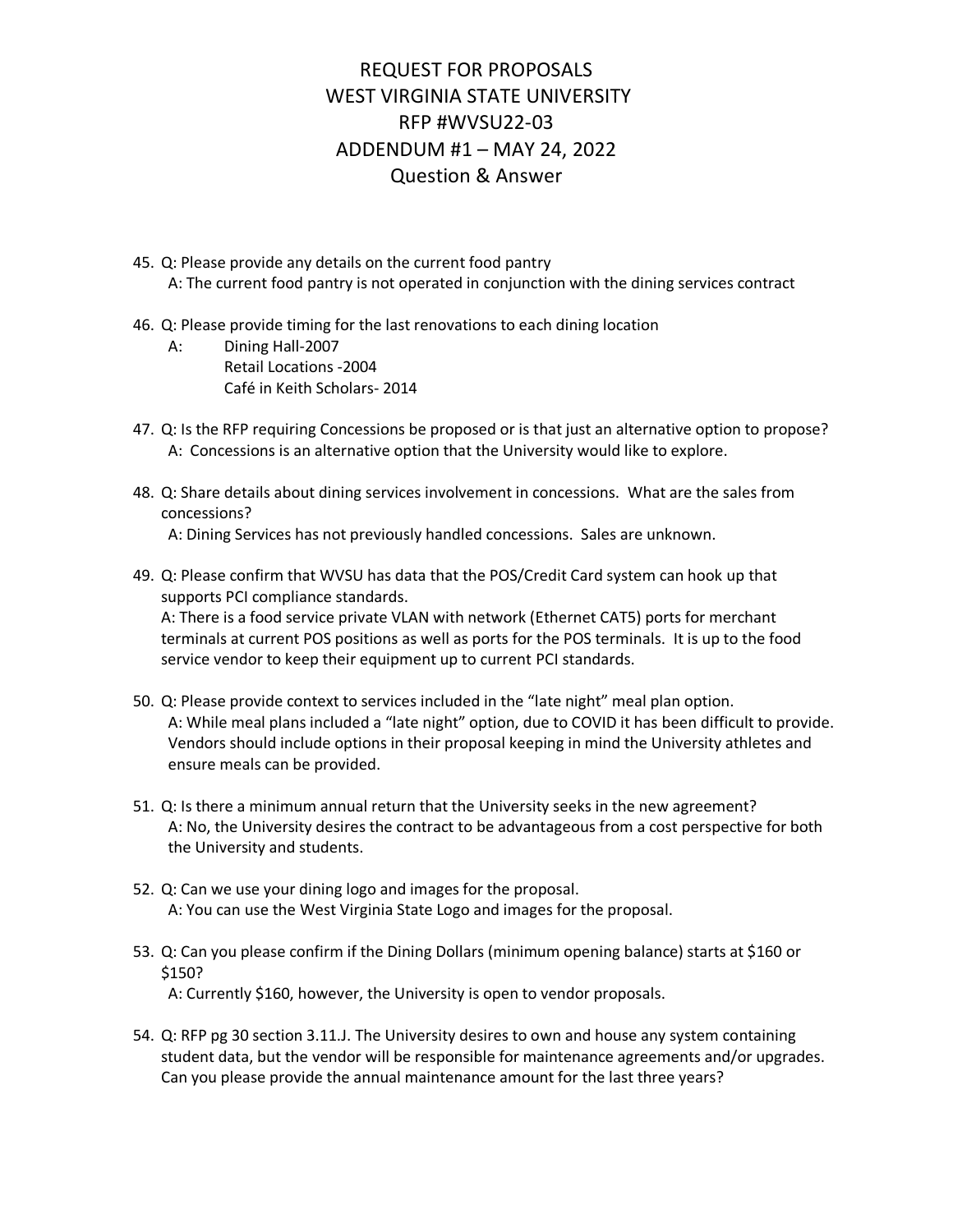A: The current vendor has covered these expenses. The University does not have record of this data.

- 55. Q: RFP pg 15 section 2.2.F references Resident Assistant Meal Plans (If the vendor proposes this, it should be on a per semester basis.). How many Resident Assistants are there on campus? A: The current contract provides 13 Resident Assistants meal plans.
- 56. Q: Are hourly employees' part of a Collective Bargaining Agreement? If so, can you please provide a copy of the CBA? A: Unknown
- 57. Q: On RFP pg 52 Appendix B, the Mandatory Commuter (New and Returning) have N/A for the 2023-2024 academic year. Will the mandatory commuter meal plan purchases no longer be required?

A: That is the University's desire, to not have them mandatory. If the vendor would like to propose a mandatory commuter meal plan they can do so.

58. Q: How would you like vendors to provide alternate proposals? What format would you like it to be submitted in?

A: Vendor's may submit alternate proposals and just indicate as such. Vendor should use similar format as requested by the University.

- 59. Q: Will Proposer be required to sign the Agreement Addendum, under Attachment N, with any amended modifications Proposer requests (in accordance with the instructions on the form), at time of proposal submission or will this be addressed at time of contract negotiations? A: Addendums can be signed at time of contract negotiations. Please note, amendments must be approved by Legal and the West Virginia Attorney General's Office.
- 60. Q: Can you provide a list of summer camps and conference groups with historical and projected attendance, number of days and any other relevant information about each group? A:

Summer 2021

- High Rocks
	- o 10 people
	- o 2 weeks
- North South Football
	- o approximately 90 people
	- o 1 week
- Upward Bound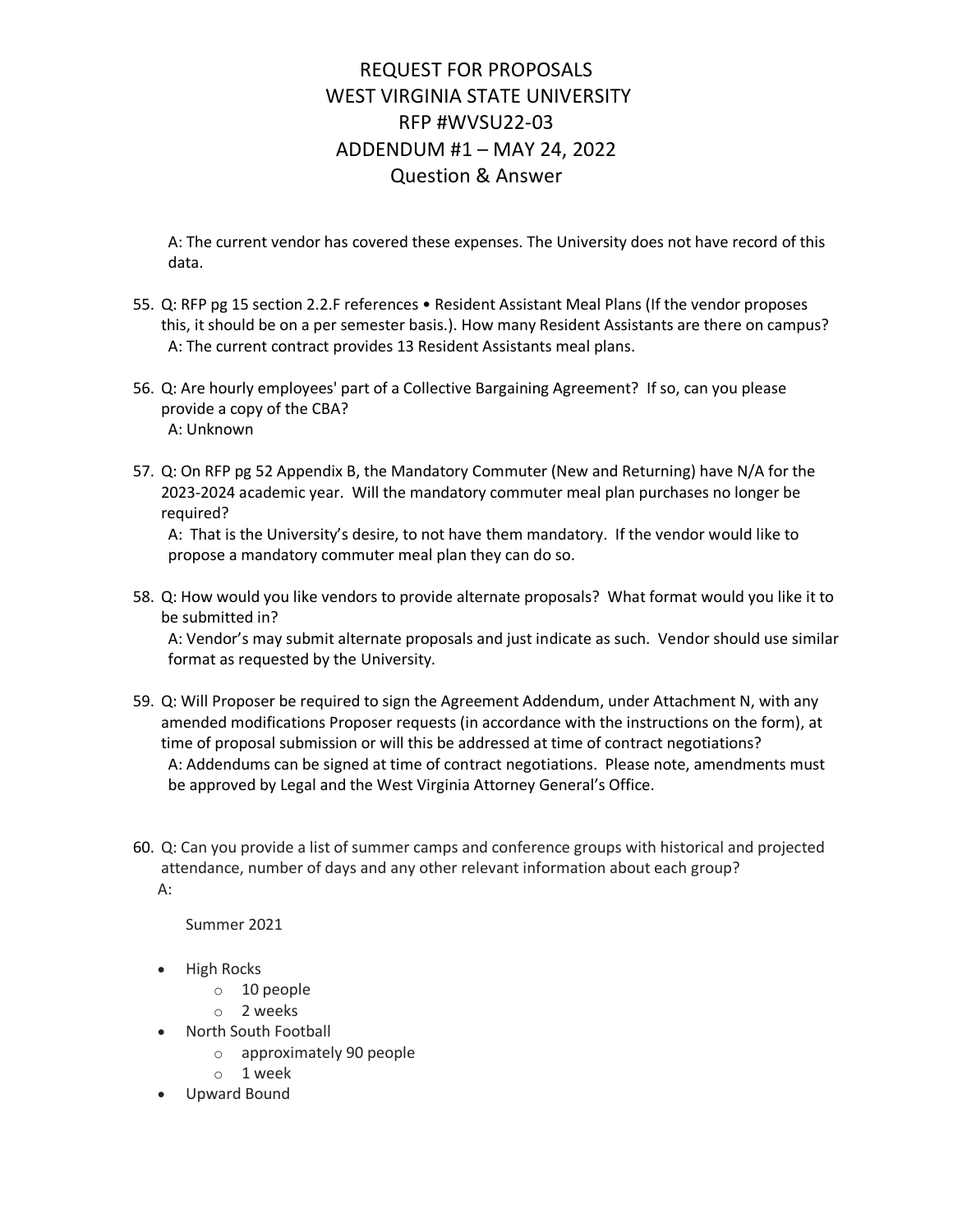- o approx. 100 people
- o approx. 4-5 weeks
- US Youth Soccer Refs
	- o 110 people
	- o approx. 1 week

Summer 2022

- North South Football oapproximately 90
	- o1 week
- Upward Bound
	- o4 weeks
- US Youth Soccer Refs
	- o110 & 130 people oapprox. 1 week x2
- Norman Jordan African American Arts & Heritage Academy oapprox. 30 people o1 week
- 61. Q: Do you have a dedicated summer conference staff/team that is able to work to follow up on sales and marketing efforts secured and sent as viable revenue generating ideas? A: The University has minimal staff that could be utilized for this, and is currently exploring options.
- 62. Q: Do you have a current listing of rental rates for both overnight accommodation as well as classroom / lecture spaces? A: This can be discussed upon the award of the contract.
- 63. Q: Does the current conference team detail both internal meetings, events and programs as well as promote and manage all external conferences and meetings? If so, would you be open to looking at a vendor managing the external sales, promotion, marketing and logistics needed for all revenue generating groups to the campus? This would complement with the ask to generate Ideas for revenue for conferences on campus.

A: The University is open to exploring all options.

64. Q: Do you have support from university internal resources to help manage the needs of summer groups? Examples such as security, residence life, athletics, housekeeping, grounds and IT support or does the current program rely on its own staff members to provide this level of services for their guests?

A: The University does have internal resources to help manage summer groups.